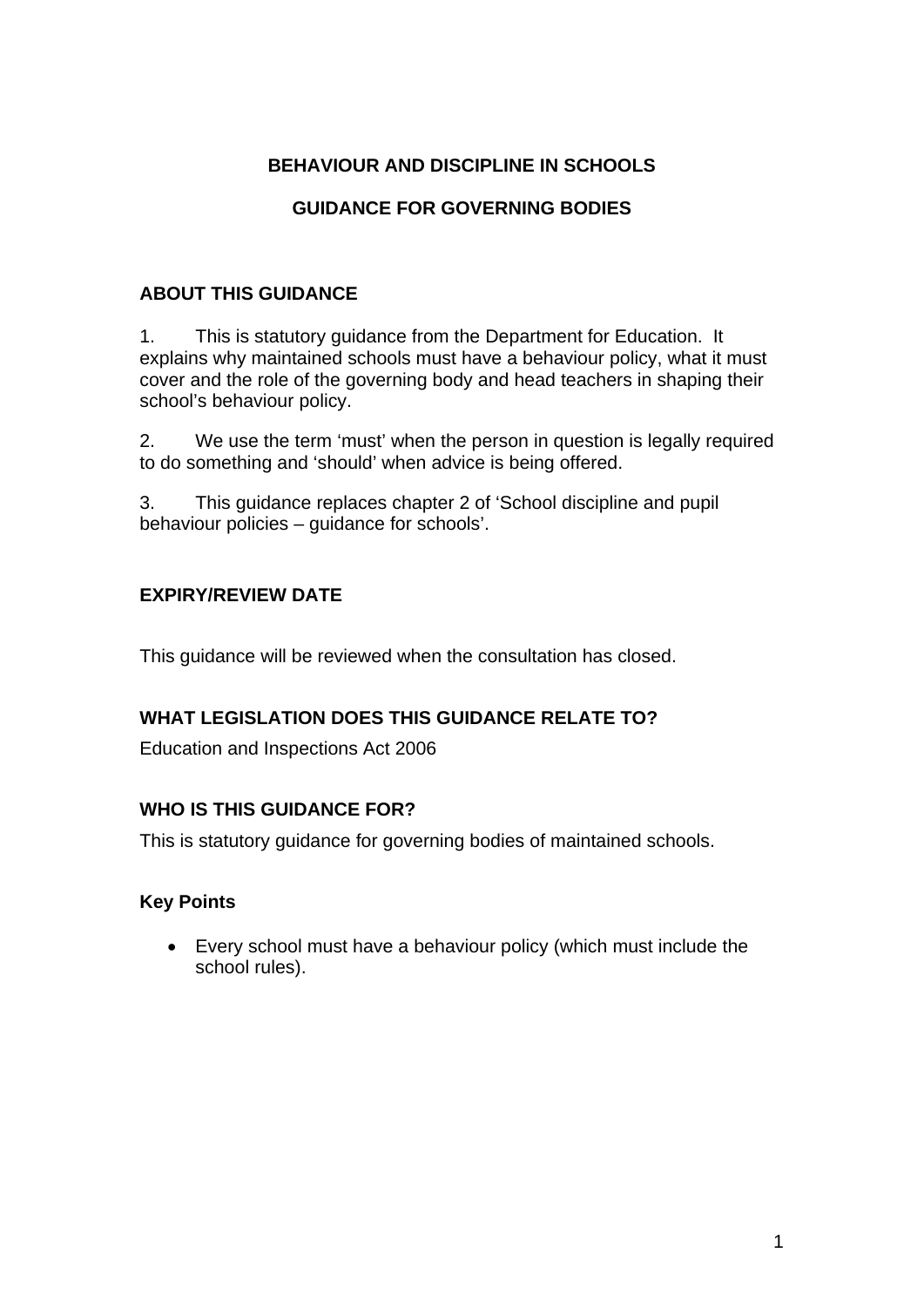### **THE ROLE OF GOVERNORS**

1. Under Section 88(1) of the Education and Inspections Act 2006 (EIA), governing bodies must ensure that policies designed to promote good behaviour and discipline on the part of its pupils are pursued at the school.

- 2. Section 88(2) of the EIA requires the governing body to:
	- a. make, and from time to time review, a written statement of general principles to guide the head teacher in determining measures to promote good behaviour and discipline amongst pupils; and
	- b. notify the head teacher and give him or her related guidance if the governing body wants the school's behaviour policy to include particular measures or address particular issues.

3. When carrying out the functions under Section 88(2), the governing body must have regard to guidance issued by the Secretary of State. Paragraphs 12-14 below provide this statutory guidance.

4. Before making their statement of principles, the governing body must consult (in whatever manner they think appropriate) the head teacher, school staff, parents and pupils.

5. The Governors' Guide to the law provides information on governors' other legal duties. See the Associated Resources section below for a link to the Guide.

### **What must the governing body do?**

6. The governing body must provide clear advice and guidance to the head teacher on which he/she can base the school behaviour policy.

7. This is particularly important in respect of teachers' powers to search, to use reasonable force and to discipline pupils for misbehaviour outside school. Although these powers may look straightforward in legal terms, they are not always fully understood by staff, pupils and parents, and staff can feel particularly vulnerable to challenge if they use them.

8. Clear advice and guidance from the governing body, which feeds directly into the behaviour policy, will help members of staff better understand the extent of their powers and how to use them. It will also help ensure that staff can be confident of the governing body's support if they follow that guidance.

9. While it is for each governing body to decide their own principles, we would always expect the governing body to notify the head teacher that the following should be covered in the school behaviour policy: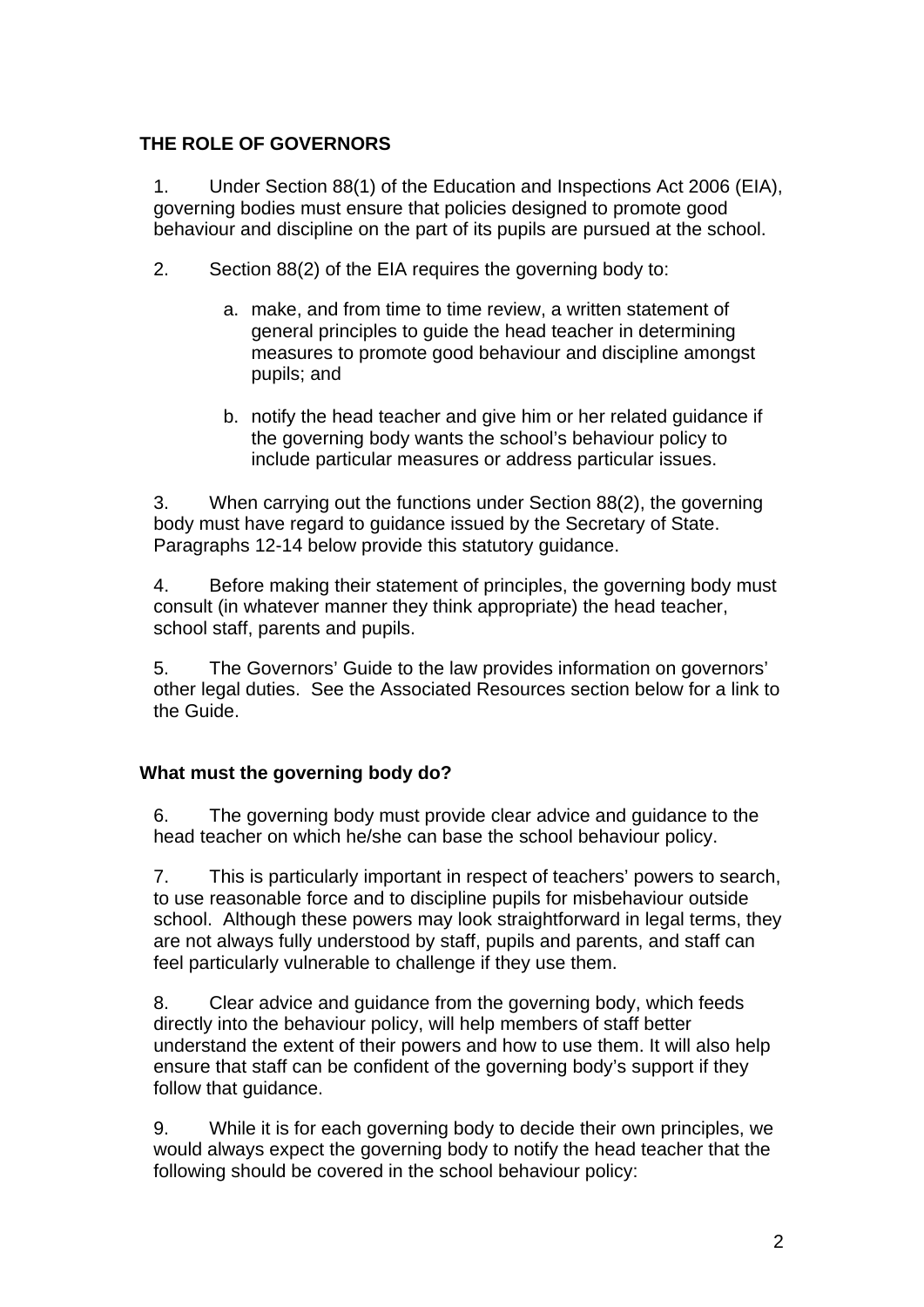- a. Screening and searching pupils;
- b. The power to use reasonable force;
- c. The power to discipline beyond the school gate; and
- d. Pastoral care for school staff accused of misconduct.

10. In providing guidance to the head teacher, the governing body must not seek to hinder teachers' powers by including 'no searching' or 'no contact' policies, nor to restrict their power to discipline pupils for misbehaviour outside of school. Governing bodies will also wish to consider their duty under section 175 of the Education Act 2002 requiring them to make arrangements to ensure that their functions are carried out with a view to safeguarding and promoting the welfare of children.

#### **Screening and searching and the power to use reasonable force**

11. Separate guidance is available on searching and on the use of force and governing bodies should draw on this to inform their guidance to the head teacher.

#### **The power to discipline beyond the school gate**

12. Disciplining beyond the school gate covers the school's response to all non-criminal bad behaviour and bullying which occurs anywhere off the school premises and which is witnessed by a member of staff or reported to the school. The governing body must be satisfied that the measures proposed by the head teacher are lawful.

13. The governing body will need to ask the head teacher to consider what the school's response should be to:

Any bad behaviour when the child is:

- taking part in any school-organised or school-related activity or
- travelling to or from school or
- wearing school uniform or
- in some other way identifiable as a pupil at the school.

Or, misbehaviour at any time, whether or not the conditions above apply, that:

- could have repercussions for the orderly running of the school or
- poses a threat to another pupil or member of the public or